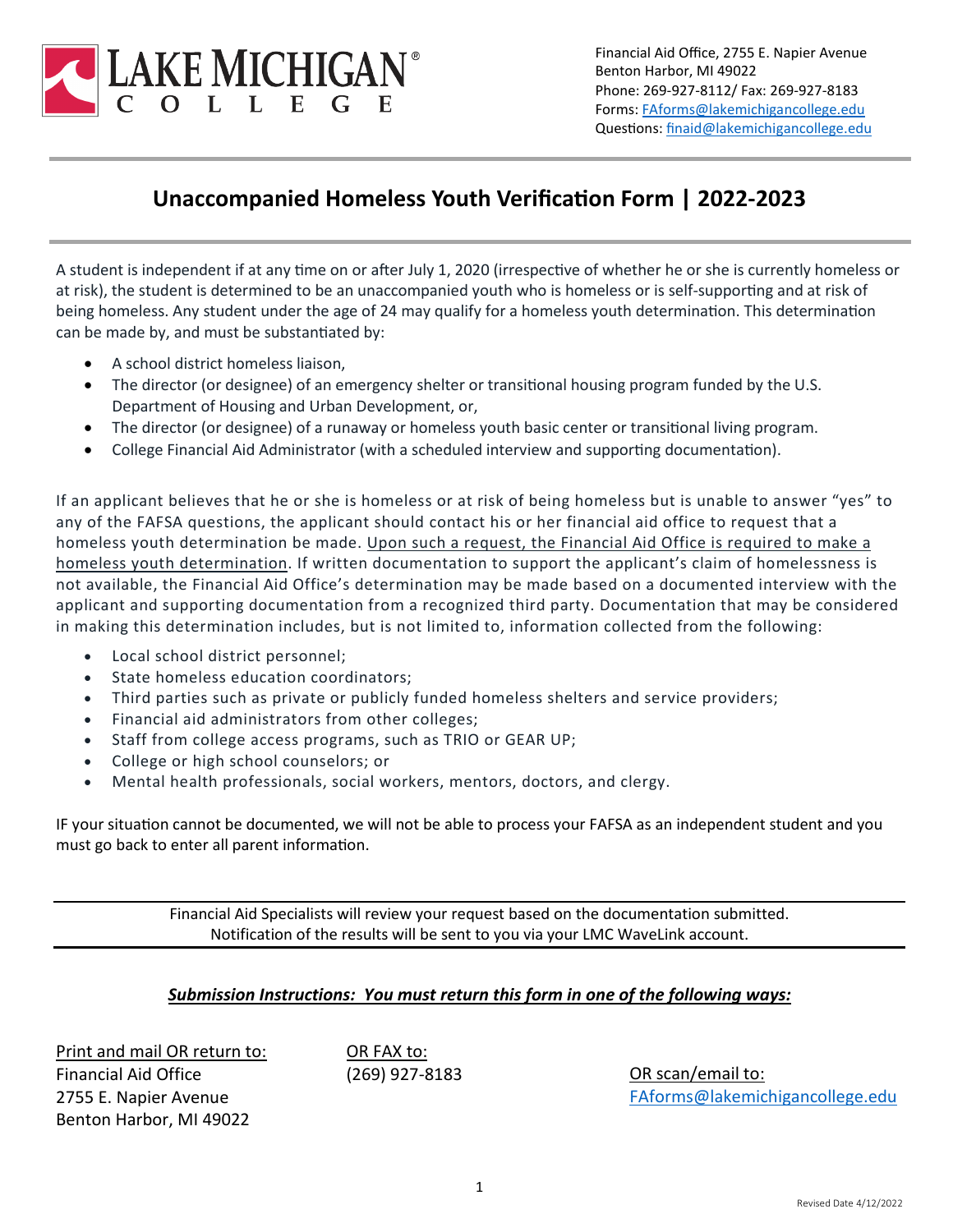#### **Homelessness is defined as:**

- Homeless means lacking fixed, regular and adequate housing, which includes living in shelters, motels, cars, or temporarily living with other people.
- Unaccompanied means you are not living in the physical custody of your parent or guardian.

# **I am a homeless youth as determined by:**

### (Please CHECK ONE of the following circumstances and provide all information requested.)

## **High School –**

 $\Box$ 

 $\Box$ 

 $\Box$ 

I am an Unaccompanied Youth who was determined homeless or at risk of being homeless by a high school or school district homeless liaison.

#### **Required Documentation:**

- A copy of the letter determining your homeless status on high school/school district letterhead with school official signature, from your McKinney-Vento School District Liaison. Or,
- Completed and signed Certifying Official Form, attached below.

## **HUD Director –**

I am an Unaccompained Youth who was determined homeless or at risk of being homeless by the director (or designee) of an emergency shelter or transitional housing program funded by HUD (they U.S. Dept. of Housing and Urban Development.

#### **Required Documentation:**

- A copy of the letter determining your homeless status on official letterhead with the certifying official's signature.
	- Or,
- Completed and signed Certifying Official Form, attached below.

## **Youth Center –**

I am an Unaccompained Youth who was determined homeless or at risk of being homeless by a homeless youth basic center or transitional living program.

#### **Required Documentation:**

- A copy of the letter determining your homeless status on official letterhead with the certifying official's signature.
	- Or,
- Completed and signed Cer�fying Official Form, atached below.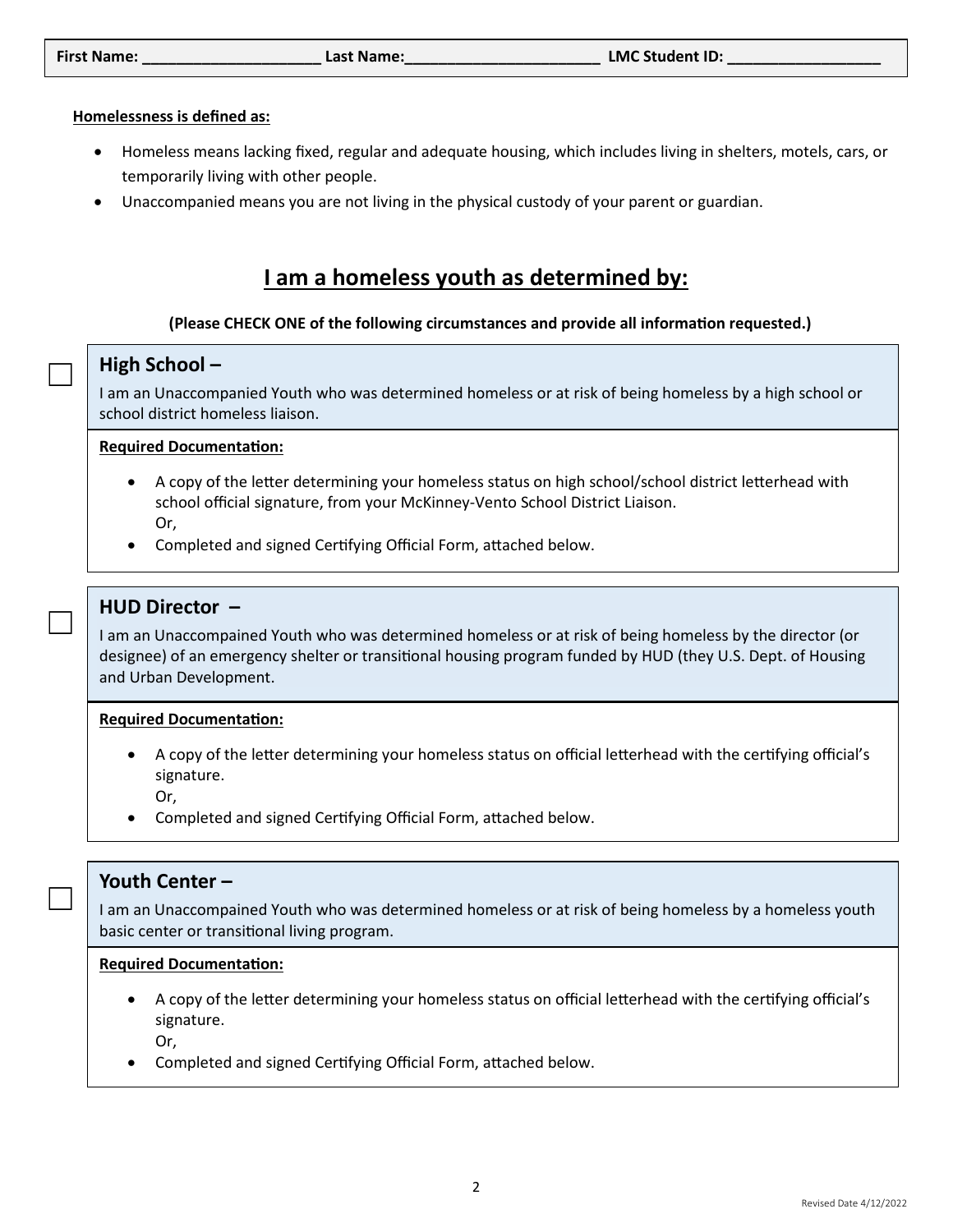$\Box$ 

| Undetermined Homeless Status-                                                                                                                             |  |  |  |  |  |  |  |
|-----------------------------------------------------------------------------------------------------------------------------------------------------------|--|--|--|--|--|--|--|
| I am an Unaccompained Youth who was not verified as homeless or at risk of being homeless by a certifying<br>official or agency.                          |  |  |  |  |  |  |  |
| My living situation lacks fixed, regular and/or adequate housing which includes the following scenarios. Please<br>choose one of the following:           |  |  |  |  |  |  |  |
| living in substandard housing without water and/or electricity.<br>living in shelters, motels, cars.<br>ப                                                 |  |  |  |  |  |  |  |
| living in campgrounds, parks, abandoned buildings, bus or train stations, other private or public places not<br>$\Box$<br>designed for humans to live.    |  |  |  |  |  |  |  |
| living with other people temporarily / "couch surfing".<br>$\Box$                                                                                         |  |  |  |  |  |  |  |
| living in school dormitory (I would have no other place to live and would be homeless without school<br>ப<br>housing).                                    |  |  |  |  |  |  |  |
| (A student living in any of these situations and fleeing an abusive parent may be considered homeless even if the                                         |  |  |  |  |  |  |  |
| parent would provide support and a place to live.)                                                                                                        |  |  |  |  |  |  |  |
| <b>Required Documentation:</b>                                                                                                                            |  |  |  |  |  |  |  |
| A letter detailing your current living situation.<br>$\bullet$                                                                                            |  |  |  |  |  |  |  |
| And,                                                                                                                                                      |  |  |  |  |  |  |  |
| Completed Affidavit attached to this document from the person the student is living with and/or whom<br>$\bullet$<br>supports the student, if applicable. |  |  |  |  |  |  |  |

- And,
- **Two** letters from an objective third party that explains and confirms your homeless status.

## **Student Certification**

I certify that all information on this form is true, complete, and accurate. Upon request, I agree to provide proof of the information reported on this form. False statements or misrepresentation can be considered a cause for denial, reduction, withdrawal, and/or repayment of financial aid. I give permission to the Financial Aid Office to make corrections/adjustments to my data the the FAFSA based on forms and/or documents submitted.

|  | <b>Student Signature:</b> | vale. |
|--|---------------------------|-------|
|--|---------------------------|-------|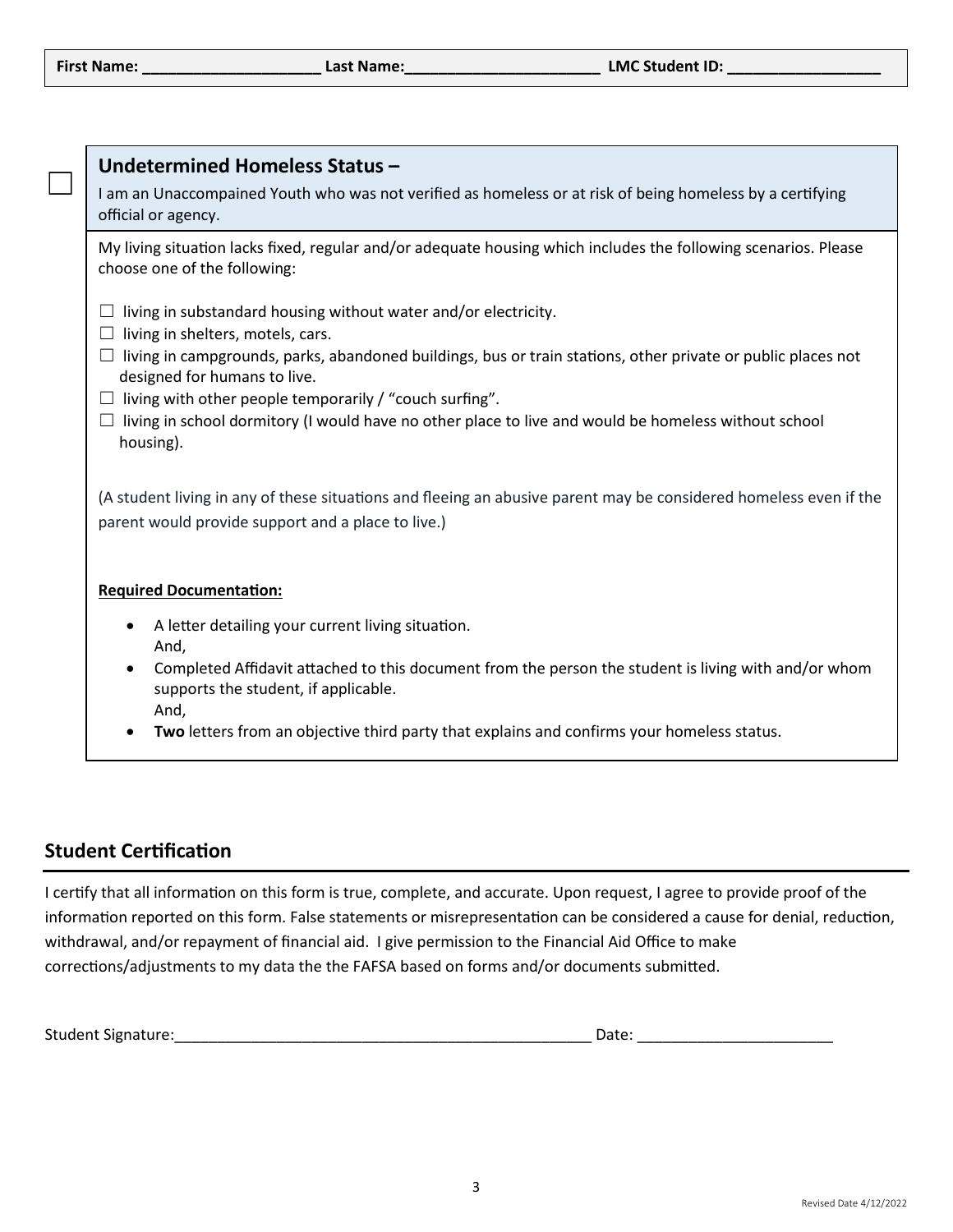

Financial Aid Office, 2755 E. Napier Avenue Benton Harbor, MI 49022 Phone: 269-927-8112/ Fax: 269-927-8183 Forms[: FAforms@lakemichigancollege.edu](mailto:FAforms@lakemichigancollege.edu) Questions: [finaid@lakemichigancollege.edu](mailto:finaid@lakemichigancollege.edu)

**First Name: Example 2 Last Name: Last Name: LMC Student ID: LMC** 

## **THIS SECTION TO BE COMPLETED BY CERTIFYING OFFICIAL ONLY**

# **Contact Information for Certifying Official**

I am providing this letter of verification as (check one)

- McKinney-Vento School District Liaison
- Director or designee of a HUD-funded shelter
- Director or designee of a RHYA-funded shelter (Runaway & Homeless Youth Act)

As per the College Cost Reduction and Access Act (Public Law 110-84), I am authorized to verify this student's living situation. No further verification by the Financial Aid Administrator is necessary. Should you have additional questions or need more information about this student, please contact me at the number listed above.

| This letter is to confirm that |  | was (please check one below): |
|--------------------------------|--|-------------------------------|
|--------------------------------|--|-------------------------------|

(Student Name)

- $\Box$  An unaccompanied homeless youth on or after July 1, 2020.
- $\Box$  This means that on or after July 1, 2020, the student was living in a homeless situation, as defined by Section 725 of the McKinney-Vento Act, and was not in the physical custody of a parent or guardian.
- $\Box$  An unaccompanied, self-supporting youth at risk of homelessness on or after July 1, 2020.
- $\Box$  This means that, on or after July 1, 2020, the student was not in the physical custody of a parent or guardian, provides for their own living expenses entirely on their own, and is at risk of losing their housing.

Signature: \_\_\_\_\_\_\_\_\_\_\_\_\_\_\_\_\_\_\_\_\_\_\_\_\_\_\_\_\_\_\_\_\_\_\_\_\_\_\_\_\_\_\_\_\_ Date: \_\_\_\_\_\_\_\_\_\_\_\_\_\_\_\_\_\_\_\_